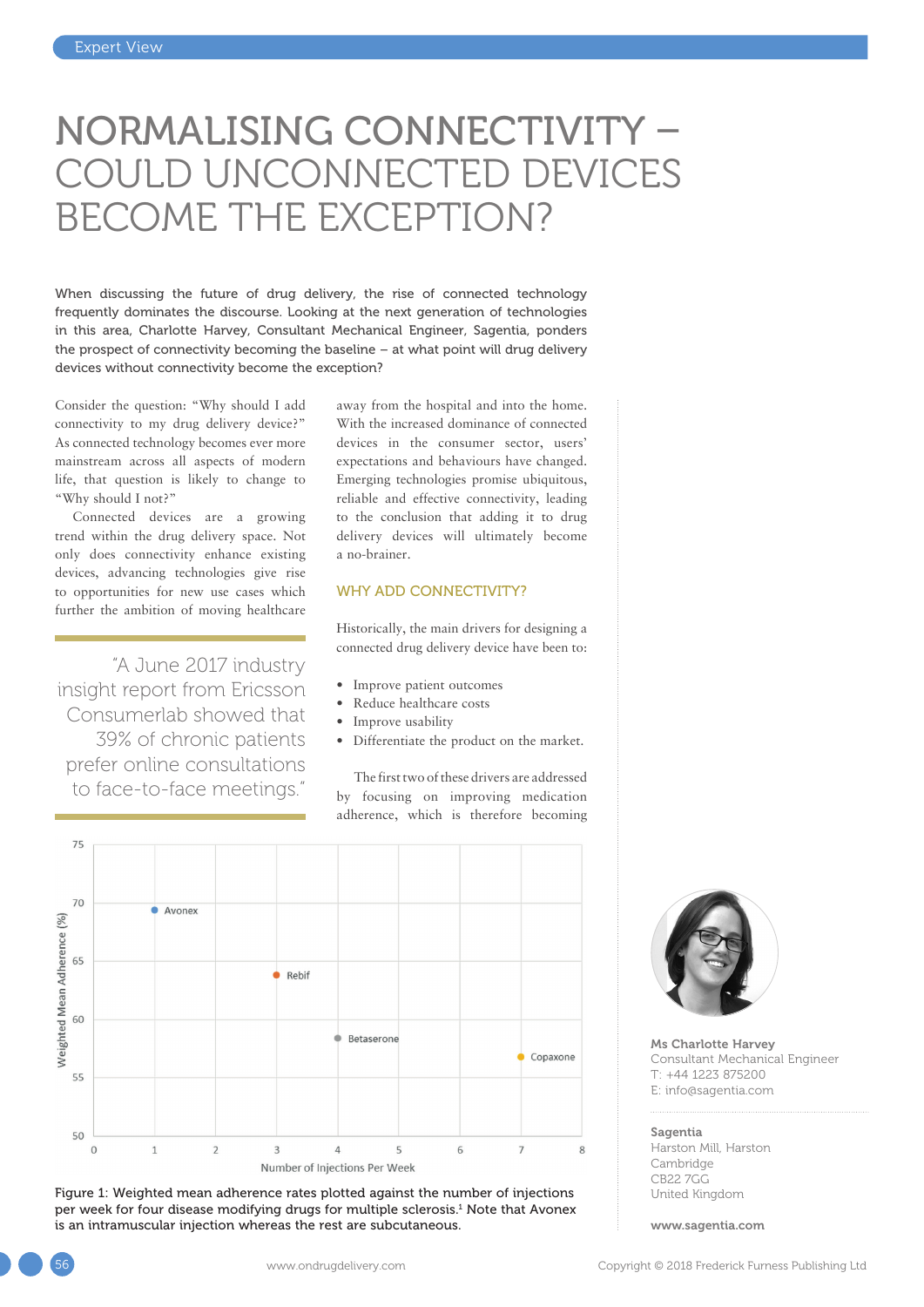an important goal for pharmaceutical companies and healthcare professionals  $(HCPs)$ . A 2013 literature review<sup>1</sup> (Figure 1) showed how adherence is an issue for some multiple sclerosis (MS) drugs, with weighted mean adherence rates below 70%. Clearly the medical profession wants to see this percentage increase and so improve outcomes for their patients.

Connected devices give HCPs the opportunity to monitor patients more closely in order to make sure that not only are they using their devices, but also that the way they are using them is correct and efficacious. HCPs can then work with patients who are not taking their drugs or who are taking them incorrectly. On a larger scale, this information can be fed back to device manufacturers so they can improve adherence in their redesigns. Any data which can be gathered that explain why the adherence levels are low for certain populations is even better. For instance, the literature review<sup>1</sup> found a correlation between adherence rates and number of injections per week.

From a healthcare perspective, treating patients in hospital increases costs, using up resources such as HCPs and bed space. In parallel, there is also a growing number of patients who would like to see healthcare moving away from the hospital and into the home. For example, a June 2017 industry insight report from Ericsson Consumerlab showed that 39% of chronic patients prefer online consultations to face-to-face meetings.2 This is because these patients tend to prefer managing their treatment in a familiar environment, without the need to make appointments and travel frequently. Connectivity allows for remote care and reduced physical contact between physicians and patients.

## IDENTIFYING BARRIERS TO ADDING CONNECTIVITY

The decision to add connectivity to a device is significant because doing so can be complex. It is not entirely straightforward to add Bluetooth or Wi-Fi features to a device, particularly one which was previously fully mechanical. Additionally, new sensing technologies may need to be added to collect data, for example, injection force, time between drug readiness and injection, and inhalation profile. There are trade-offs between the need for the data and other factors (development time, device size, safety, etc), and so not every reason for a connected device is sufficient to build a

compelling business case.

When designing connectivity into drug delivery devices, it is also important to ensure that cybersecurity risks are addressed so that the vulnerability of a device, to hacking or malware, for example, is minimised. Only when it meets a user or business need should connectivity be added to a device. However, in the future the changing technology landscape could make the decision to connect much simpler.

#### HARNESSING THE AVAILABLE CONSUMER TECHNOLOGIES

There are technologies already being used in the consumer market which can be applied to the medical industry generally, including drug delivery. The most commonly used technologies include Wi-Fi, Bluetooth, cellular and NFC (nearfield communication). However, there are limitations to these technologies in their current form which have prevented wider use within drug delivery devices. For instance, wireless technologies require the device to be in range of a particular location or other device, and NFC requires a particularly close range. Bluetooth requires a hub to send data to (and so works best with a companion device). Cellular technologies need a SIM and are pay-to-use. Most technologies require some sort of setup, either by the user or HCP.

Despite these issues, technologies are widely available in the home which could be harnessed to develop new drug delivery use cases:

• The user interface (UI) for a drug delivery device is central to ensuring that it is being used correctly, so there are always opportunities for improvement and to cater better for those less able to use standard UIs (for instance, those with visual impairments or dexterity issues). Voice recognition provides an opportunity to be more inclusive and is already widely used in the consumer market.

"The medical device industry is generally slower to take on new technologies than the consumer industry. This is understandable due to the increased regulation and safety considerations. Therefore, emerging technologies often take longer to appear."

- User expectations could lead drug delivery devices to become a part of the Internet of Things (IoT) for those managing chronic conditions. Home assistants could be key in enabling this, as they could provide updates on device status (for instance, if a drug needs reconstituting or warming) and potentially pass instructions to the device from the user (when functions are not safety critical). More simply, they could provide patient reminders, particularly useful for elderly patients who need to take enteral medication at a particular time of day.
- Bluetooth beacons can help to remind users to use their device once they are in a particular location, such as their home (more on beacons later). For those with multiple, complicated therapies, such as elderly patients, this could provide a real opportunity to make their therapy more manageable.
- An augmented reality device (like Google Glass) could provide instructions during use to a novice user. This could even be tailored to individual devices and their patients. Augmented reality could also help those who need more training and assistance in using their devices, such as children or those with learning difficulties.

"Unfortunately, Bluetooth is not as versatile as cellular technology as it requires a data hub, such as a smartphone, enabled with the correct Bluetooth version. However, these devices continue to become more prevalent and it will not be long until all smart devices are Bluetooth 5 enabled."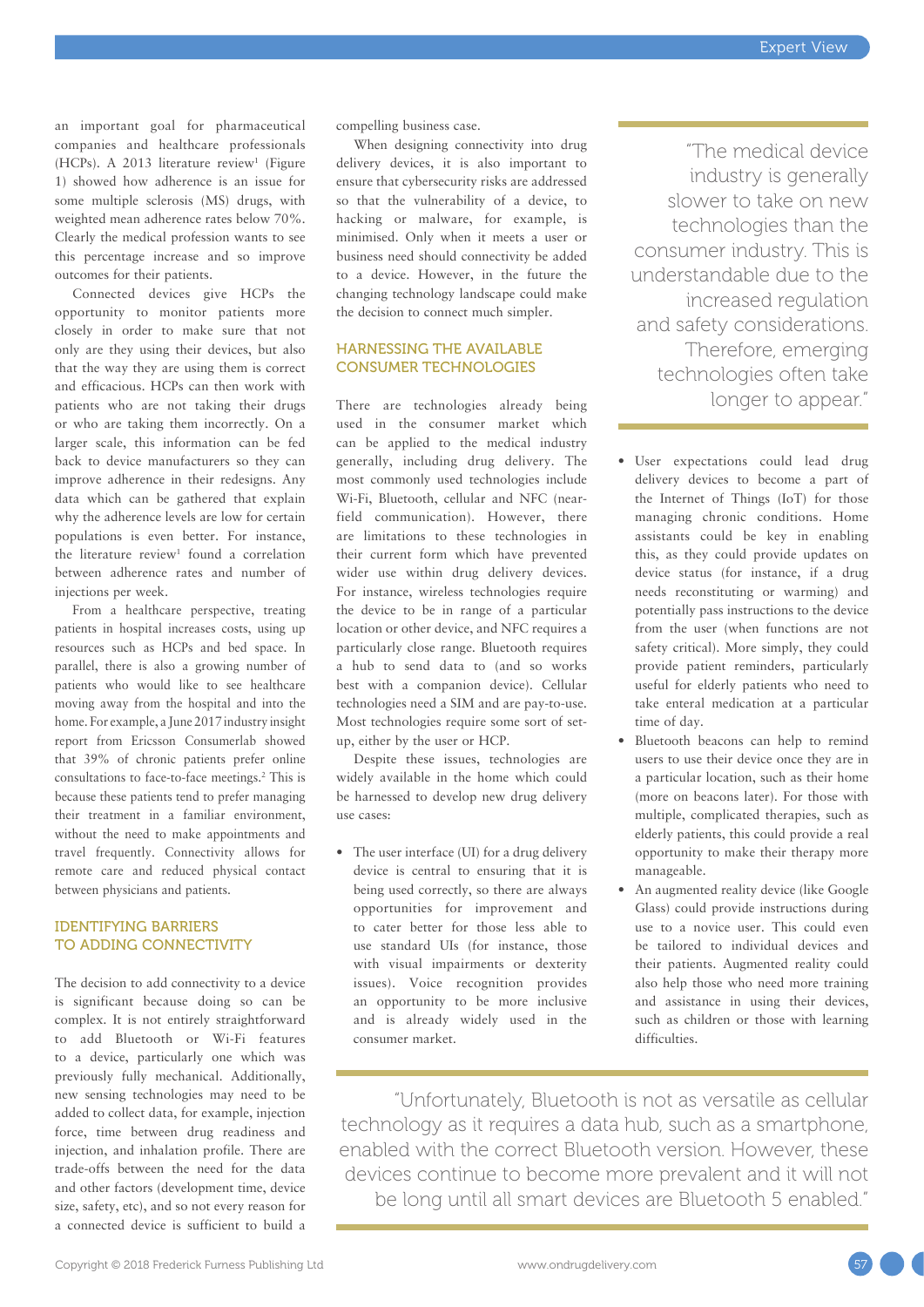These scenarios rely on technologies consumers are familiar with (although in the case of augmented reality, still not widespread). These technologies are not available to all users, however, and this has been a major stumbling block to creating devices with connectivity as a major feature. Where the consumer sector can allow users to self-select through access to technology, the medical industry has to ensure coverage for the entire patient population (for most devices). However, should an environment of ubiquitous and reliable connectivity arise, this could be a game-changer.

#### EVALUATING EMERGING **TECHNOLOGIES**

The medical device industry is generally slower to take on new technologies than the consumer industry. This is understandable due to the increased regulation and safety considerations. Therefore, emerging technologies often take longer to appear. Such is the case with Bluetooth  $5 -$  the newest version of Bluetooth which (for context) is in only the Samsung S8 smartphone onwards.

Up until recently Bluetooth came in two distinct flavours: Bluetooth and Bluetooth Low Energy (BLE). Bluetooth was used for wireless keyboards and mice, wireless headsets and speakers. BLE uses a lot less power and was designed for areas like healthcare, fitness and beacons. An example is wearables which use BLE rather than Bluetooth. In the summer of 2016 the Bluetooth Special Interest Group (Bluetooth SIG) announced Bluetooth 5, which will likely become the *de facto* version of

"Approximately one third of the world's population is projected to be covered by 5G by 2025, and will therefore be in a position to transfer data continuously given the high speeds and reliable connection."

Bluetooth over the next few years. It has twice the speed and four times the range of Bluetooth 4.2. Bluetooth 5 has the ability to replace BLE in low-power devices as the increased communication throughput means communication time is reduced. This means less compromise in drug delivery devices when it comes to how the connectivity feature is utilised.

Bluetooth 5 allows devices which are already connected to transmit even more data. Since there is less need to worry about energy consumption or data volumes, it's now possible to collect all the data you may possibly want and broadcast it back to a smartphone or other hub, even if there is no current use for it. For example, if using a patch pump, more than just the delivery time can be logged. An entire profile of the delivery can be recorded, including varying flow rates and any pauses to be sent for analysis. There is usually also a concern about when Bluetooth can broadcast and for how long – with a longer range and faster communication this would no longer be an issue.

Beacons are also being given a boost with the introduction of Bluetooth 5, and they have applications in the drug delivery space as part of the IoT. Beacons are small Bluetooth radio transmitters which are visible to Bluetooth-enabled devices once in range. If the device recognises the beacon's ID it will then trigger a pre-set event, such as in the example given earlier where a reminder is triggered when a user gets home.

As the amount of data which can be transferred with a beacon is larger (with Bluetooth 5) than just the beacon's ID, it can also transmit sensor data such as temperature. This could be used to track the temperature of a drug and keep users informed of time left before their injection can be performed. Beacons could potentially be used alongside a drug right from dispensing, enabling a batch of drugs to be tracked from the filling line to the patient as an anti-counterfeiting measure. Information on the drug, such as dose, could be conveyed to the device itself, which could automatically set the injection profile for that user. The use of beacons also goes beyond the home environment – tracking drugs' movement through a hospital is already happening with barcode readers, but beacons would be a more time-efficient, less manual solution.

When it comes to tracking drugs, particularly when there are concerns about counterfeiting, NFC has been the go-to technology to date. Various drug packages have been supplied with RFID tags which either allow the user to track their therapy or allow devices to authenticate the drug prior to use. Beacons perform this task automatically, in that they require no user interaction once set up. Therefore, the authentication step would become more user-friendly if beacons replaced NFC in these cases.

Unfortunately, Bluetooth is not as versatile as cellular technology because it requires a data hub, such as a smartphone, enabled with the correct Bluetooth version. However, these devices continue to become more prevalent and it will not be long until all smart devices are Bluetooth 5 enabled. Additionally, Bluetooth 5 continues to be the lower energy option, perfect for use in a hand-held device to keep battery use to a minimum.

### ASSESSING FUTURE **TECHNOLOGIES**

The connectivity industry is likely to move from a relatively disparate set of technologies to a landscape mapped by one or two. The key technology to watch is 5G. Its benefits should lead to increased coverage compared to 4G as users may start favouring a cellular connection over Wi-Fi. 5G would then be the focus of most efforts to connect those devices which warrant connectivity. From the perspective of designing a device, cellular technologies are already the preferred option as the only way to create a device that can be used anywhere. Additionally, Wi-Fi requires more reliance on the user (or HCP) to set up the device with the network.

5G is estimated to be introduced between 2020 and 2025. Given that it is still some way into the future, there are loose definitions on what it will look like and the benefits it will provide. However, the mobile operators interest group, GSMA, has outlined a number of objectives,<sup>3</sup> and



We know drug delivery [www.ondrugdelivery.com](http://www.ondrugdelivery.com)